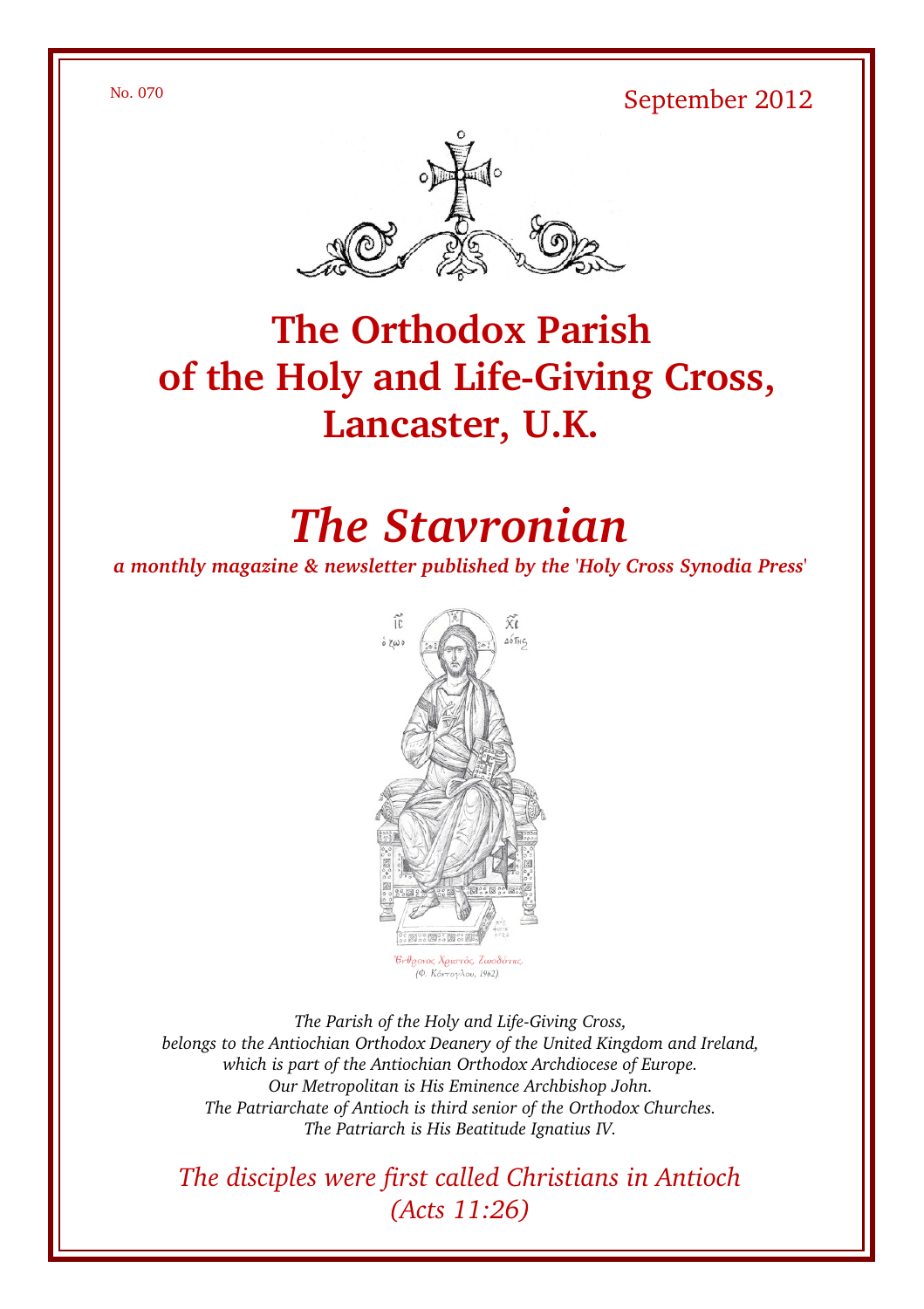### **FOUNTAINS IN THE DESERT 2. IT ISN'T FAIR!**

*When the same Abba Anthony thought about the depth of the judgments of God, he asked, "Lord, how is it that some die when they are young, while others drag on to extreme old age? Why are there those who are poor and those who are rich? Why do wicked men prosper and why are the just in need? He heard a voice answering him, "Anthony, keep your attention on yourself; these things are according to the judgement of God, and it is not to your advantage to know anything about them."* 

In the Old Testament the righteous Job enquires of God the deepest mysteries and questions why he has suffered but in the end he is reduced to repentance and silence by the Almighty judgements of God. Job 42 ,1: *Then Job answered the LORD and said: 2 "I know that You can do everything, and that no purpose of Yours can be withheld from You. 3 You asked, 'Who is this who hides counsel without knowledge?' Therefore I have uttered what I did not understand, things too wonderful for me, which I did not know.* 

Likewise, St Antony expresses our own puzzlement and often indignation at the seeming discrepancies and injustices of life. From a purely human perspective life is not fair; it is terribly unfair. However, the judgements of God are ultimately beyond human understanding and scrutiny. Who, where, what and when are easy enough to answer - they involve person, place, form and time but the fifth "w" "why?" is deeper than the empirical, broader than the rational and has its source in the dimension of mystery. Beyond the horizon which is the limit of our sight exists another reality.

Children when they reach a certain age are very fond of asking the question "Why?" much to the consternation and often bewilderment of their parents. Youthful inquisitiveness is directed at the very heart of things to find the source, reason and meaning.

I recall how, when posed with a "Why" question at a *Friends of Mt Athos* meeting in Cambridge, His Eminence Metropolitan Kallistos Ware used the illustration of a sign at the end of the platform on Oxford train station. The sign read: *"Passengers may not pass beyond this point.*"

To go beyond the sign onto the railway line would put the passenger in possible danger. "*… it is not to your advantage to know anything about them.*" So far and no further!

Rather, God says to the Saint that he must concern himself with his own salvation which is not relative to others but absolute within a One to one relationship. There is no generality, each one of us is unique and God engages with us as individuals on a personal basis.

Years of age, wealth and poverty, justice and injustice are passing and temporal but God's inscrutable wisdom is unsurpassed and eternal. I Corinthians 13:12 , "*For now we see in a mirror dimly but then face to face. Now I know in part, but then I shall know just as I also am known*" as the Apostle St Paul says.

In the end we all will meet with Christ as old or young, as rich or poor, as God's enemy or friend. This life is not the highest good. It is St Paul again who in the same epistle to the Christians at Corinth points us to this secret truth: I Corinthians 15:19, "*If in this life only we have hope in Christ, we are of all men the most pitiable.*" It is the Resurrection of Christ that gives meaning to our faith; it is the reality beyond our horizon.

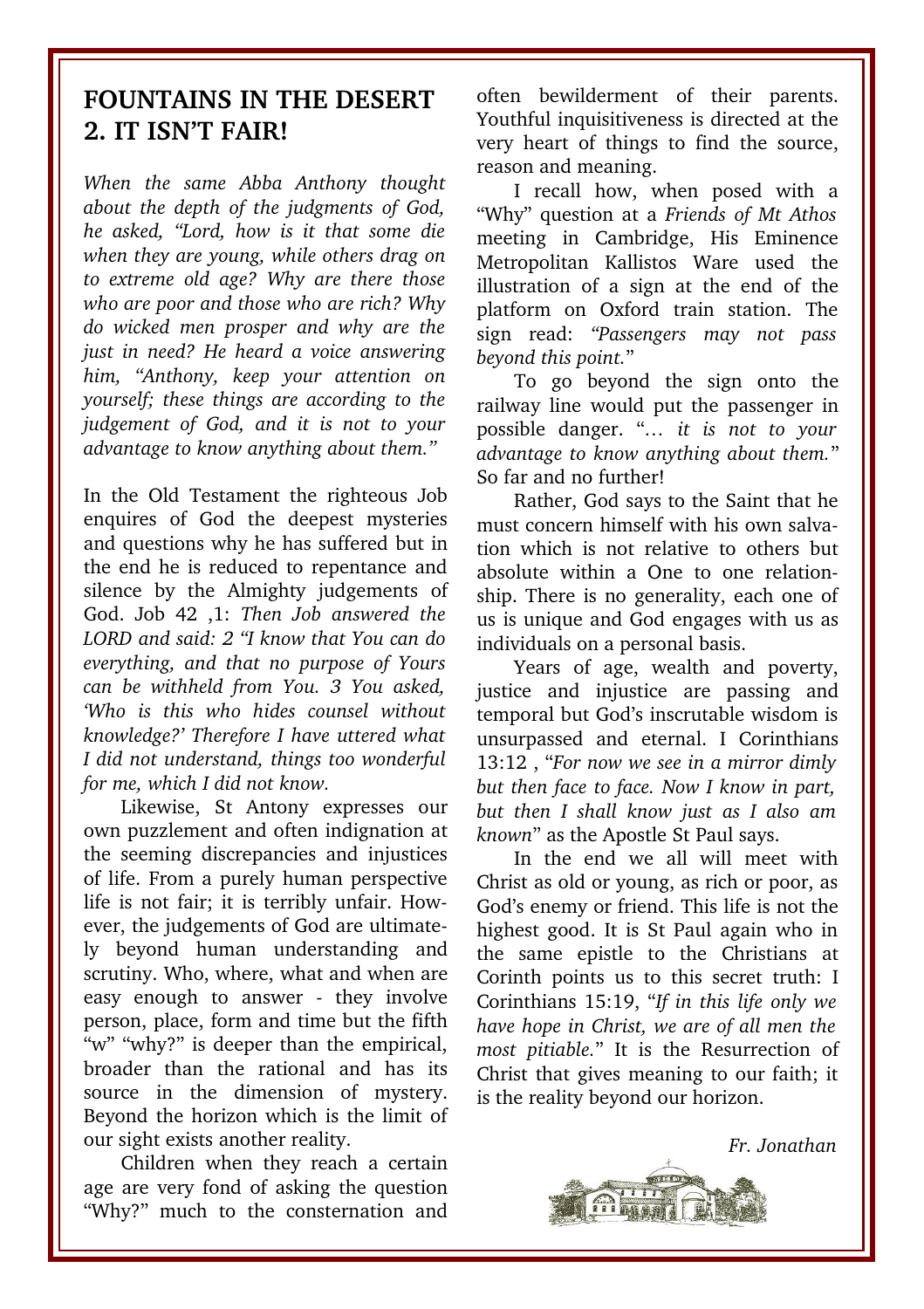#### **GLOSSARY OF ORTHODOX TERMS: L-**

LAMB OF GOD Jesus Christ, the Lamb of God, offered Himself as a perfect sacrifice for the sins of the world (John 1:29). In the preparation service, the bread and wine are made ready to be consecrated in the Eucharist service to follow. The priest cuts out the center section of the loaf, called "the Lamb," for use in Communion as the Body of Christ.

LAVRA are Orthodox monasteries with a large community of monks. The Lavrite style of living has its origins in the early fourth century with the founding of a settlement of cells in the Nitrean desert, Egypt, where the community consisted of 600 hermits. A famous lavrite monastery is the *Megisti Lavra* (Great Lavra) monastery in Mt. Athos.

LEAVENED As in leavened bread, where a small amount of yeast will cause the whole loaf to rise, so a small amount of evil or good affects the whole body (see Luke 13:20, 21; 1 Cor. 5:7, 8). In contrast to the Old Testament bread, which was unleavened to show the Israelites' separation from the world (see Ex. 12:15 20), leavened bread—risen bread—is used in Orthodox Communion to show forth the Resurrection of Christ.

LIGHT The Bible frequently uses light as a symbol of God and of that which is good, that which overcomes the darkness of sin and death. Candles are used in churches to symbolize the light of Christ. Christians are lights shining in the world to show the way of righteousness and salvation (see Matt. 5:14; John 8:12).

LITURGY The work or public service of the people of God, which is the worship of the one true God. The Divine Liturgy is the Eucharistic service of the Orthodox Church.

LOGISMOS is a thought, having mostly spiritual context, based on, beneficial or non-beneficial for the soul, reasoning.

LOVE Charity, union, affection, friendship; unselfish concern for another's good. The love of Christians for each other and for the world is a reflection of the love between the three Persons of the Holy Trinity. See John 11:3, 36; 1 Cor. 13; 1 John 4:8, 16.

Most of the original text taken from [here.](http://www.antiochian.org/theology/glossary_of_orthodox_terminology.htm)

#### **WHY WE NEED THE POOR**

*Without the poor we have no hope of heaven.* 

*Without the poor after we "sell all" that we have, who will we give it to.* 

*Without the poor there is no way to give directly to Christ.* 

*Without the poor we have no vision of a simple lifestyle.* 

*Without the poor we cannot learn to be content with what we have.* 

*Without the poor we cannot lend to God.*

*Without the poor we have no people to thank God for us.*

*Without the poor we can not learn to be generous.* 

*Without the poor we cannot receive from God as we have given.*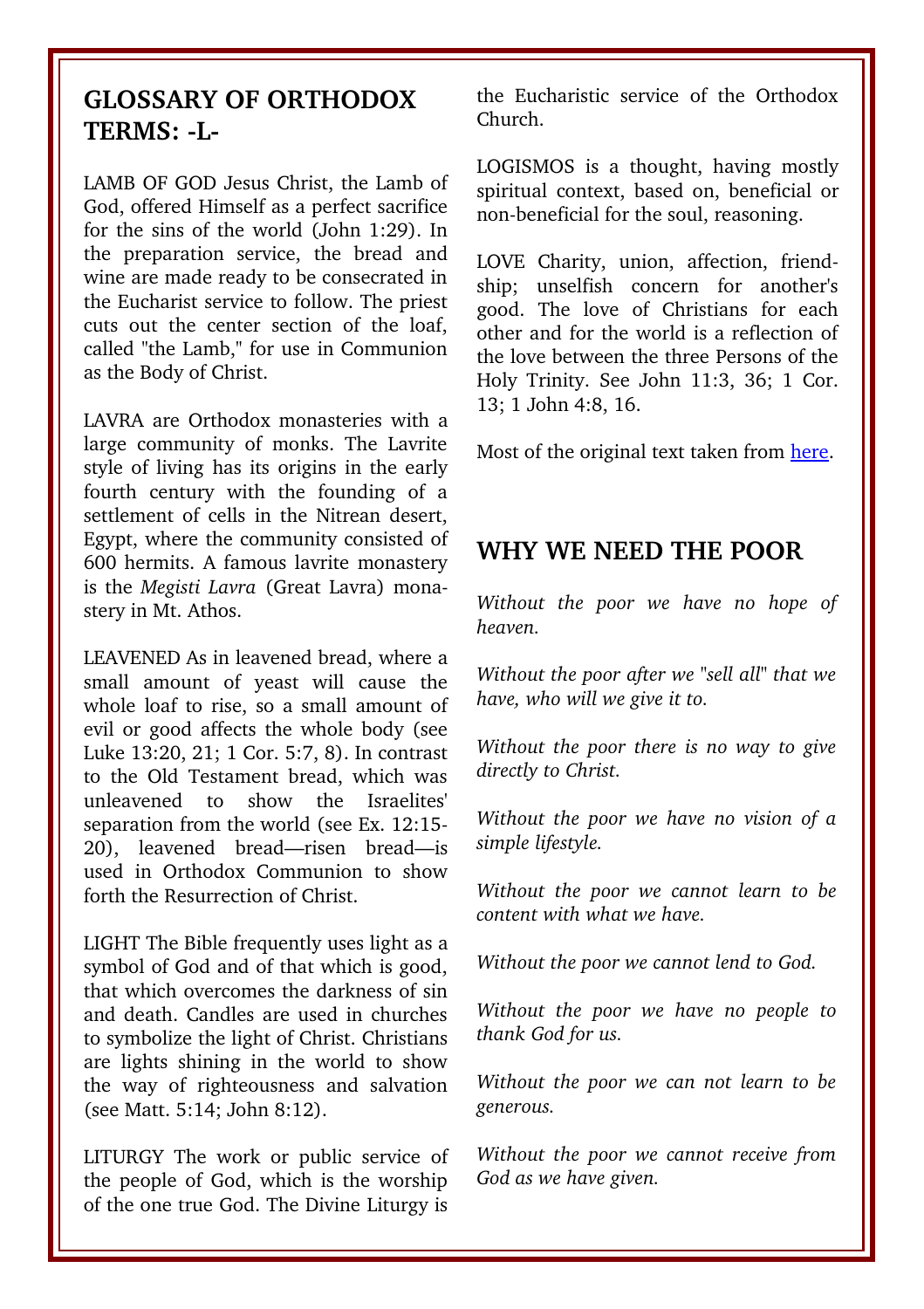*Without the poor we hopelessly delude by materialism.*

*Without the poor moth, rust and thieves ruin all that we count dear to us.* 

For the full article click [here.](http://www.saintjohnwonderworker.org/Why_Need_Poor.html)

## **OLD STAVRONIAN CORNER**

We would like to congratulate Theodoros Papadopoulos and Theophania (Yu-fang) Ho on the occasion of their marriage that occurred on July 29 at [Servia,](http://en.wikipedia.org/wiki/Servia,_Greece) Greece. Apart from the couple there were three other Old Stavronians present at the wedding: Thomas Tziortziotis (best-man), Nikolaos (Planas) Pearson and Katerina Dokou. May Christ our Lord bless this union in mutual understanding, patience and love!









## **MAJOR CELEBRATIONS THIS MONTH**

 *1 st Sept:* The Ecclesiastical New Year  $8<sup>th</sup>$  Sept: The Nativity of our Most-Holy Lady the Theotokos and Ever-Virgin Mary  *9 th Sept:* The Holy & Righteous Ancestors of God, Joachim and Anna  *11th Sept:* St. Euphrosynus the Cook  *14th Sept:* The Exaltation of the Precious and Life-Giving Cross